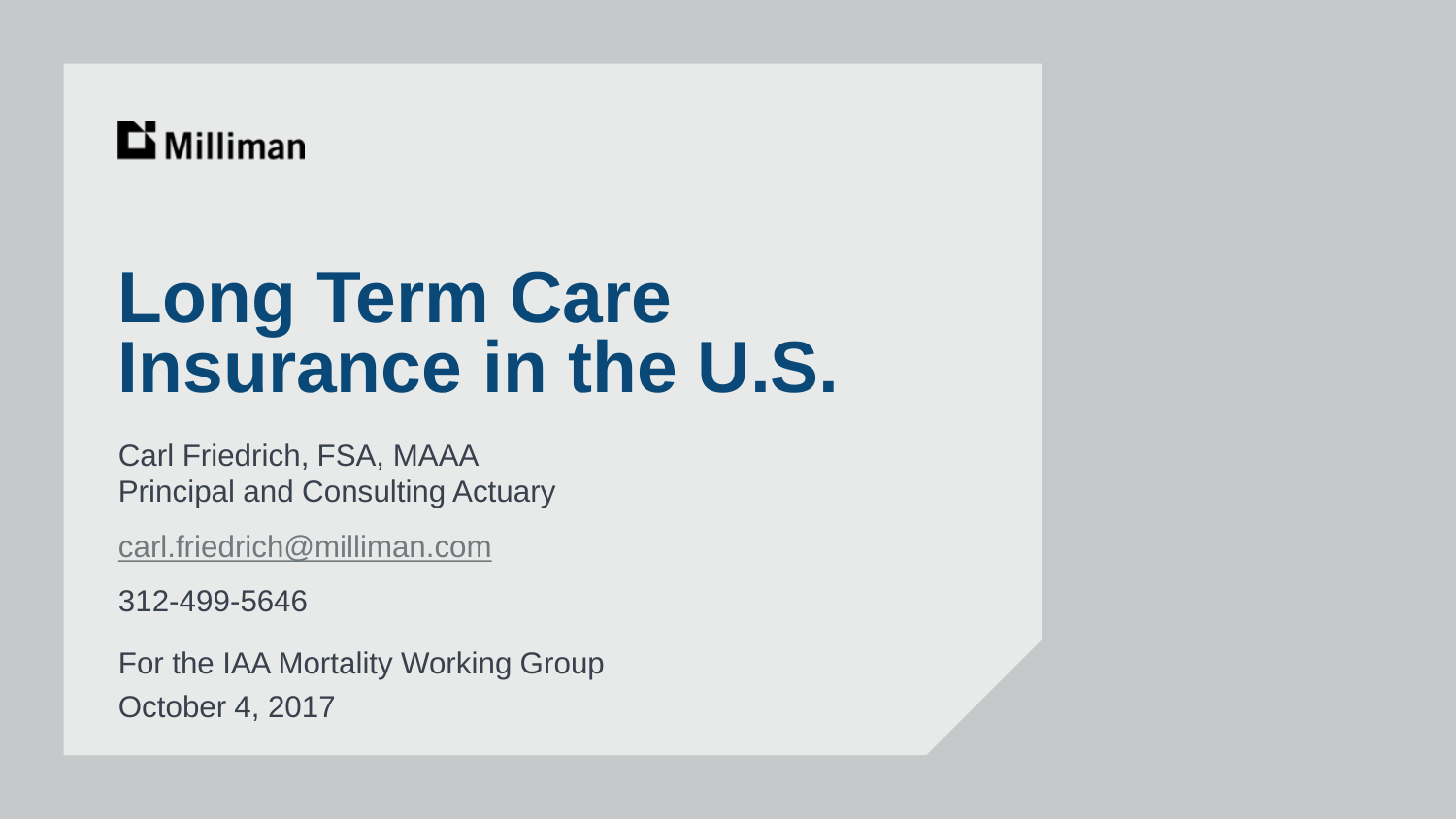## **Carl Friedrich Biography**

- **Broad experience in the life insurance industry, with a focus in the area of product development. Prior** to joining Milliman's Chicago office in 2002, he was the senior financial officer for CNA's life and group operations and president of its international life division. At Milliman, Carl has provided consulting services to a wide variety of life insurance companies, reinsurers, banks, and other financial services organizations.
- Carl specializes in the design and pricing of life insurance, long-term care, and annuity insurance products, with an emphasis on emerging combination multi-line products spanning over 50 separate combination plan projects. He also advises clients on reinsurance, mortality, and financial management issues.
- Frequent speaker at industry meetings, and has had various articles published in *National Underwriter*, *The Actuary*, and various financial publications. He has also co-authored several recent research reports for the Society of Actuaries.
	- ➢Life and Annuity Living Benefit Riders: Considerations for Insurers and Reinsurers, April 2015
	- ➢Quantification of the Natural Hedge Characteristics of Combination Life or Annuity products Linked to Long-Term Care Insurance, March 2012

➢Premium Persistency Assumptions Study of Flexible Premium Universal Life Policies, May 2012

▪ Three research studies sponsored by Milliman between 2007 and 2015 on Combination products, and annual studies for the last eight years on Universal Life/Indexed Universal Life Issues

####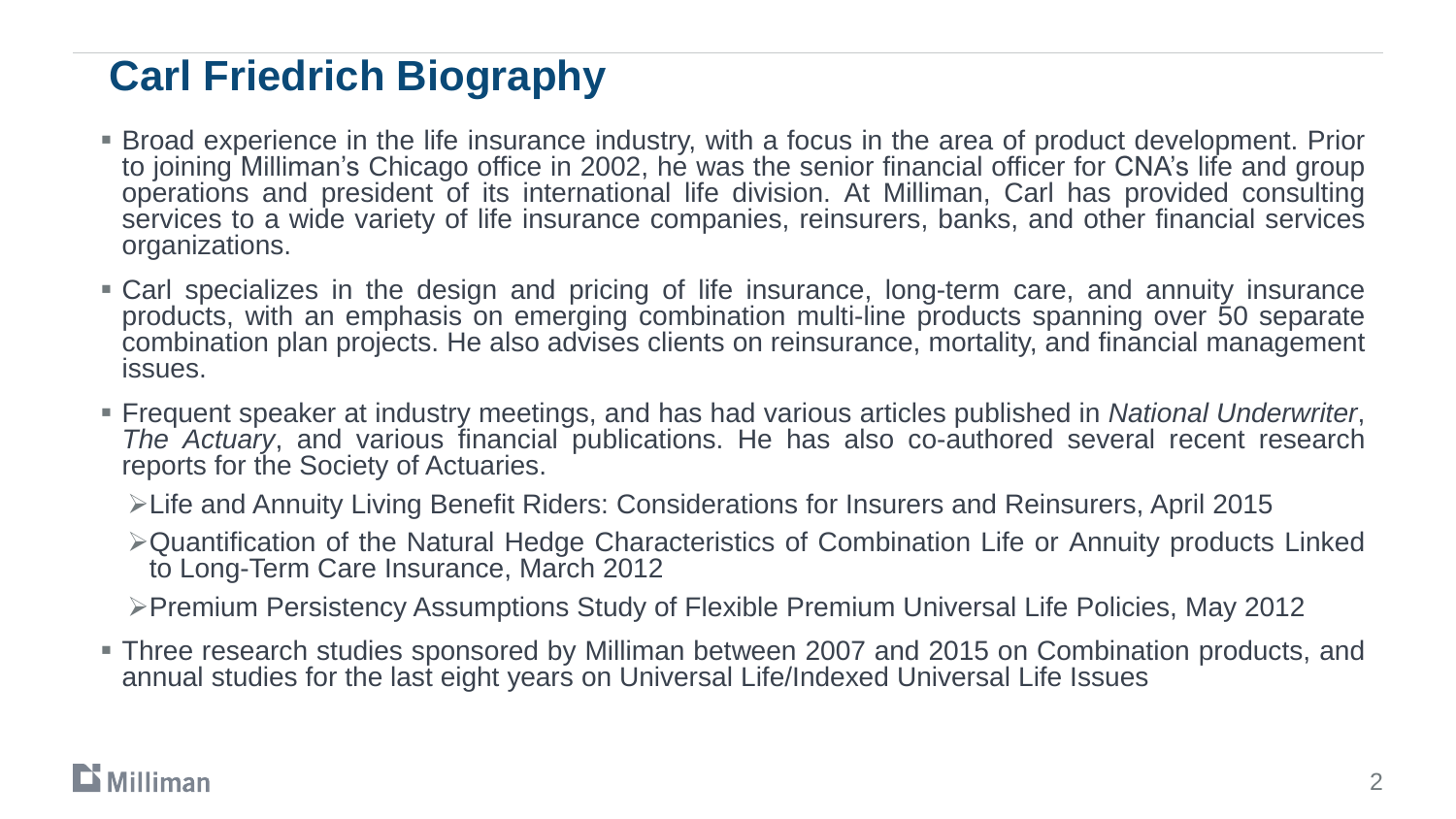## **Long-Term Care Insurance (LTCi) – the Need**

- Growing market of elderly needing Long Term Care services
	- ➢Demographic shift to older ages
	- ➢Natural caregivers of the past (children and spouses) are less able or willing to meet needs due to relocation, divorce, work requirements, or other societal factors
	- ➢Alternative services emerging that increase willingness of the elderly to utilize non-family care, including assisted living facilities, retirement communities, and home health care
- **Individual and to a lesser extent group LTCi policies emerged 30-40 years ago to provide** coverage for such care
- Quality of policies and breadth of coverage improved over the years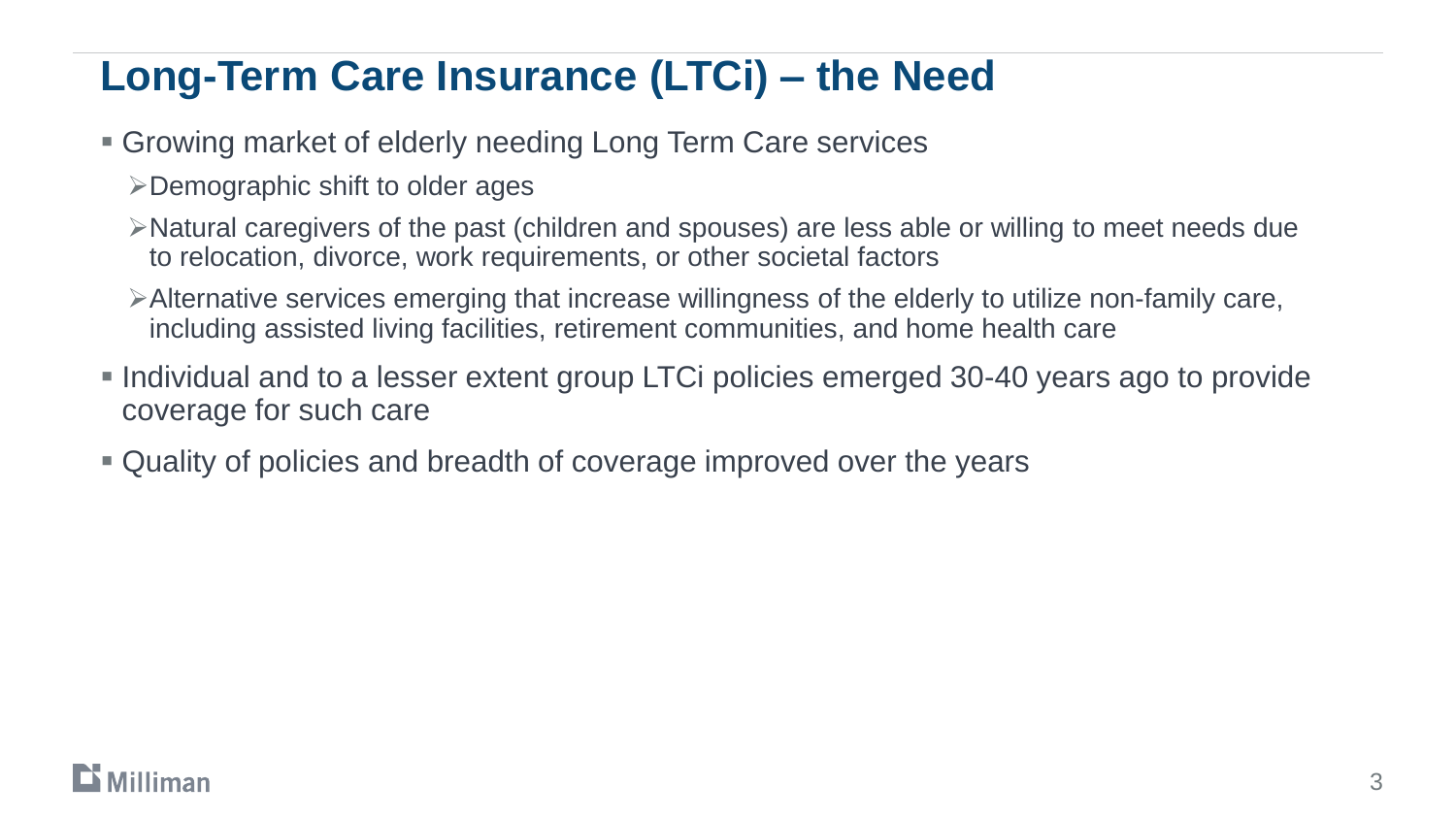#### **LTCi – the Need**

**EXA** Health insurance policies rarely cover costs for LTC services

- Medicare, a federal program providing health insurance primarily to the 65 and over market, only pays for LTC for very short periods of time, addressing a very small percentage of LTC costs
- Medicaid (state run programs providing health coverage to low income, disabled, and others) will pay for care only under certain rules governing maximum income/asset levels
	- ➢Requires individuals to spend down assets before they qualify for Medicaid benefits to pay for LTC services
	- ➢Look-back rules apply, so assets would need to be transferred years in advance of care needs to qualify for Medicaid
	- ➢Financial planning to work around spend-down rules have been challenged by tightened regulatory requirements
- **Just under 60% of total LTC cost is covered by public programs**
- **Significant financial strain on governmental programs, especially Medicaid**
- **EXTERGHEEV Attempts to include LTCi in the Affordable Care Act (ObamaCare) were eventually** rejected due to costs and other challenges

#### $\mathbf{\mathbf{\mathsf{\Xi}}}$  Milliman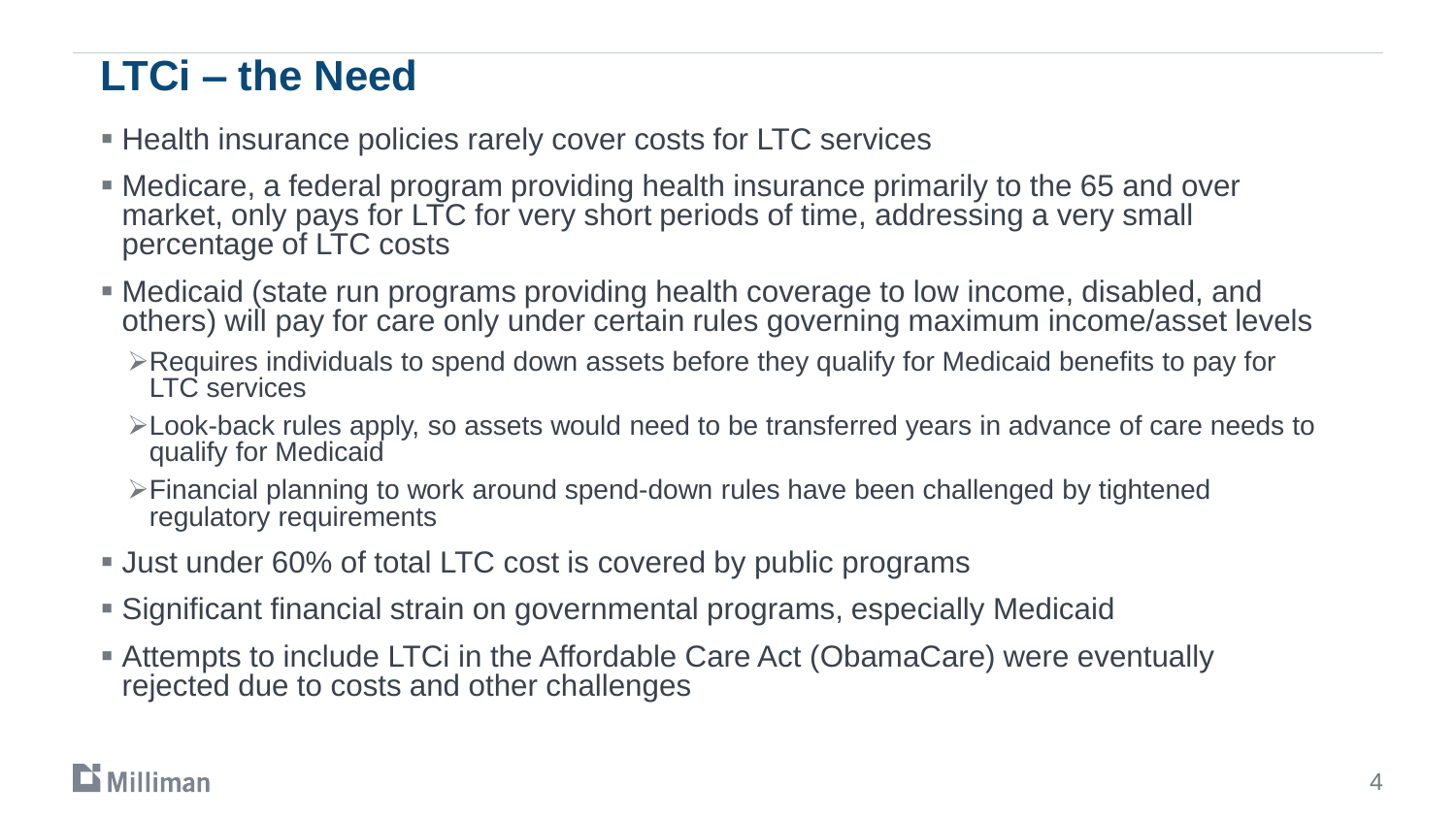#### **LTCi – the Need**

- LTCi policies only cover 8% of current LTC costs
	- ➢Estimates are that only 10% of the population that needs LTCi owns such a policy
	- $\triangleright$  Most of the population underestimates the cost of LTC, or mistakenly think that government programs will cover them
	- ➢Many are in denial that they may need LTC in the future, or they continue to defer the decision to purchase LTCi because it is viewed as an issue to be dealt with later in life
- Private pay covers 33% of the costs
- **E** Average daily costs for private nursing home room is \$253, about \$120/day for assisted living facility, with hourly home health care (HHC) costs of \$13 to \$30 (so 4 hours per day would be \$52 to \$120 per day)
	- ➢Significant variation in nursing home costs by state, and even within a state
	- ➢E.g., median private room nursing home costs are \$165/day in Oklahoma, \$440/day in Connecticut, and an outlier figure of \$816 in Alaska
	- ➢Much less variation in home health care and assisted living facility costs

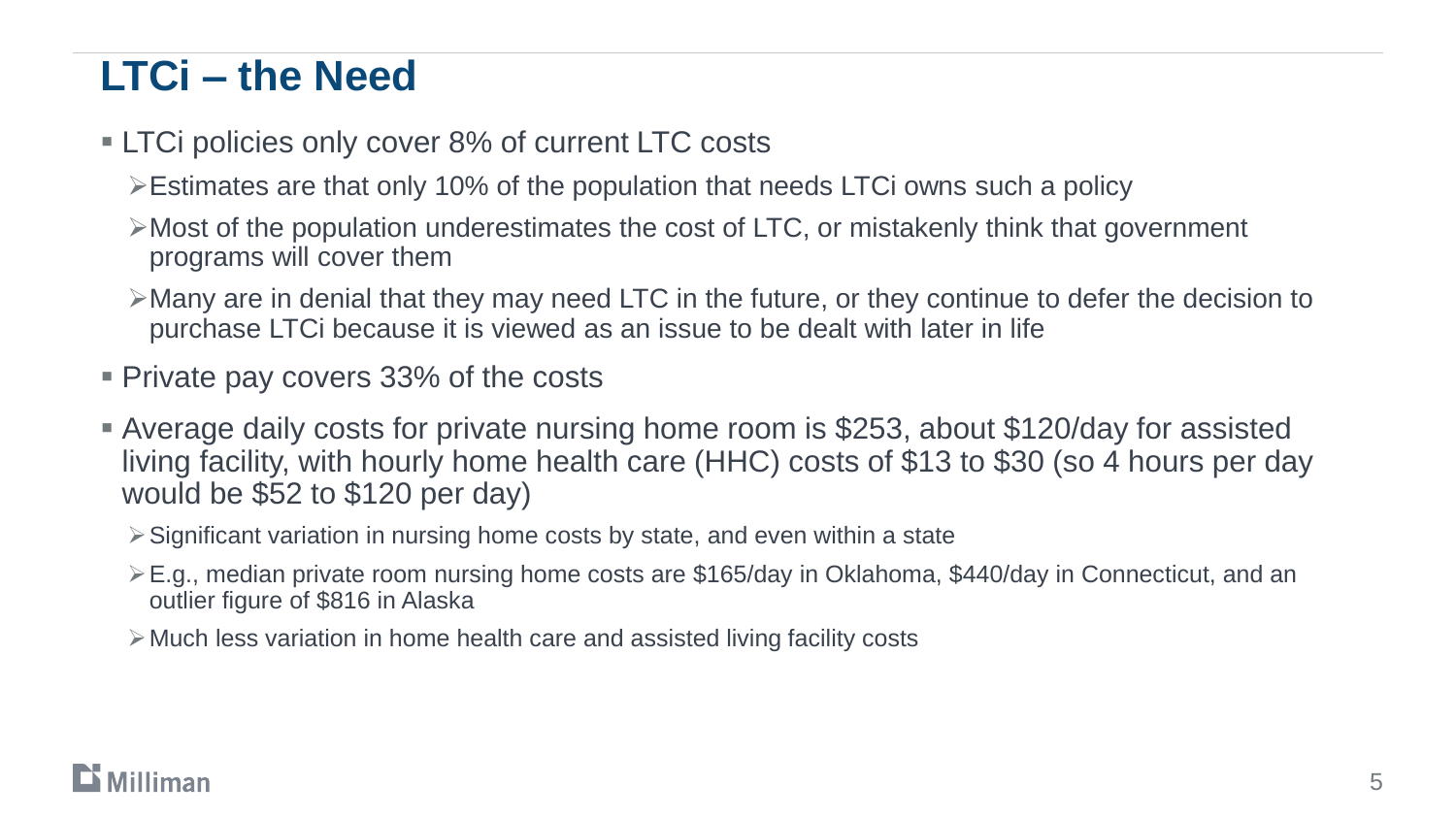#### **Highlights of Model Regulations and Tax Law**

- National Association of Insurance Commissioners (NAIC) Model Law and Regulation for LTCi
	- ➢No pre-scheduled premium increases above attained age 65
	- ➢No cash values higher than Return of Premium
	- ➢Requires inflation option to be offered to all applicants
	- ➢Requires Nonforfeiture benefit option be offered (paid-up benefits at fairly low levels)
	- ➢Standards for benefit triggers, including special standards for tax qualified long term care
- Health Insurance Portability and Accountability Act (federal law)
	- ➢Defines tax qualified long term care and sets limits on payment amounts that can be made as taxfree health benefits (greater of expenses incurred or tabular daily limit updated by index annually)

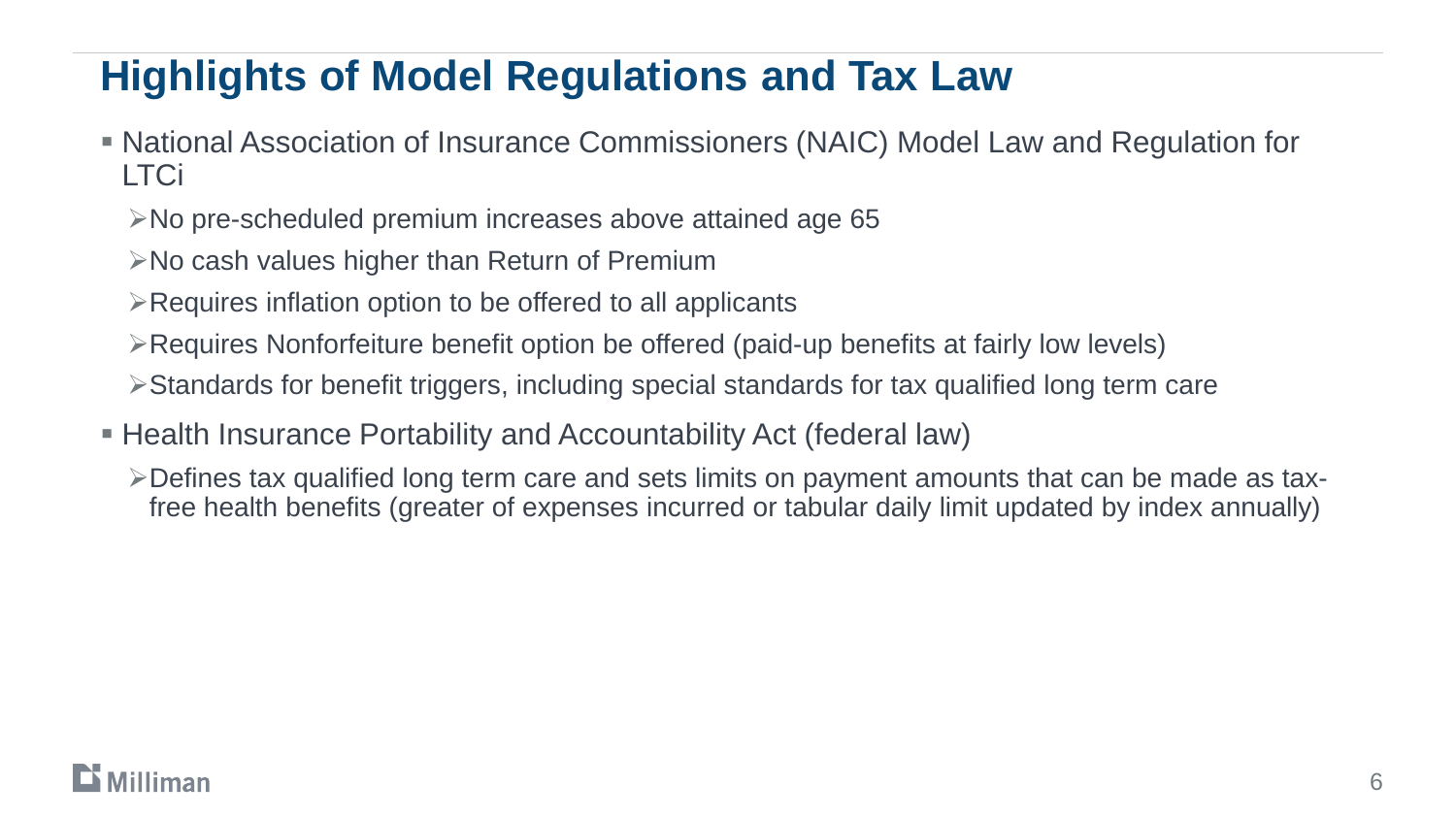#### **Stand-alone LTCi**

- Sales peaked at about \$1 billion in first year premium around 2005
- Sales have fairly steadily eroded year by year since then ➢2016 sales dropped to \$220 million in first year premium
	- $\geq$  17 companies writing new business, versus twice that in 2005
- Characteristics of Stand-alone LTCi
	- ➢Steep claim cost curve by age contrasted with level premium requirement implies the product is lapse-supported; if expected lapses don't occur, profitability erodes dramatically
	- ➢Same factors imply a high level of sensitivity to investment returns on assets built up in early years needed to fund claims in excess of premiums expected in the later durations
	- ➢Products were priced for many years in a higher interest rate environment than seen in recent years, and original lapse assumptions were higher than the emerging experience, which has dropped to levels of 1% per year or lower for many companies
	- ➢Some companies didn't underwrite the coverage sufficiently

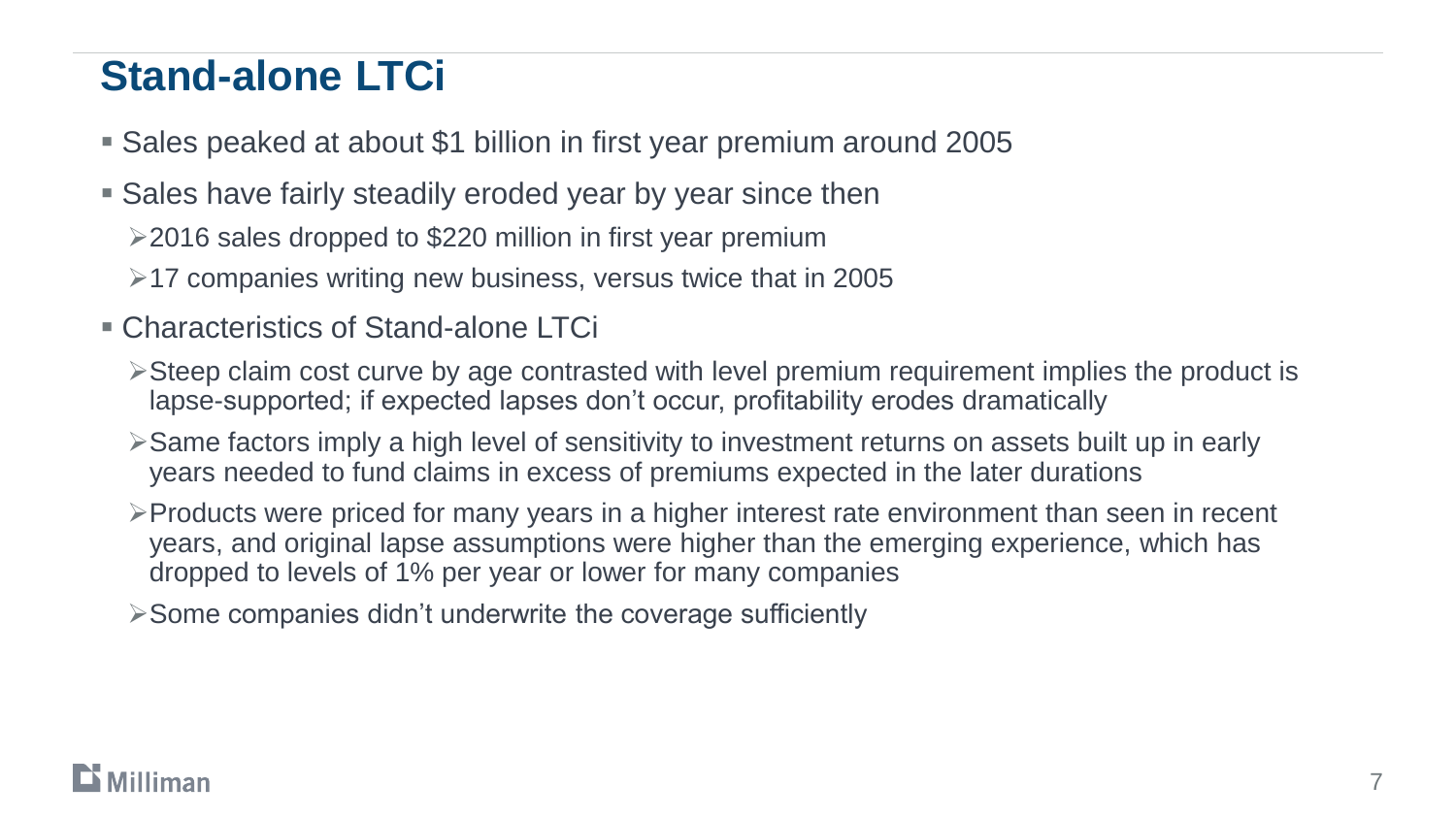### **Factors Impacting Stand-alone LTCi Sales**

- **E** Significant rate increases on inforce policies, especially this decade
- Agent backlash to rate increases and lack of confidence in pricing of new business
- Companies withdrawing from the market due to past losses, negative rating agency views of LTCi, and fear of compounding their exposure to the LTCi risk
- **Example 1** Consumers don't like the risk of rate increases, and the fact that if they decide they don't want the coverage at some point they get nothing back under most policies, sacrificing the high level premiums paid in the past
- **Combination products have emerged that eliminate many of these risks**

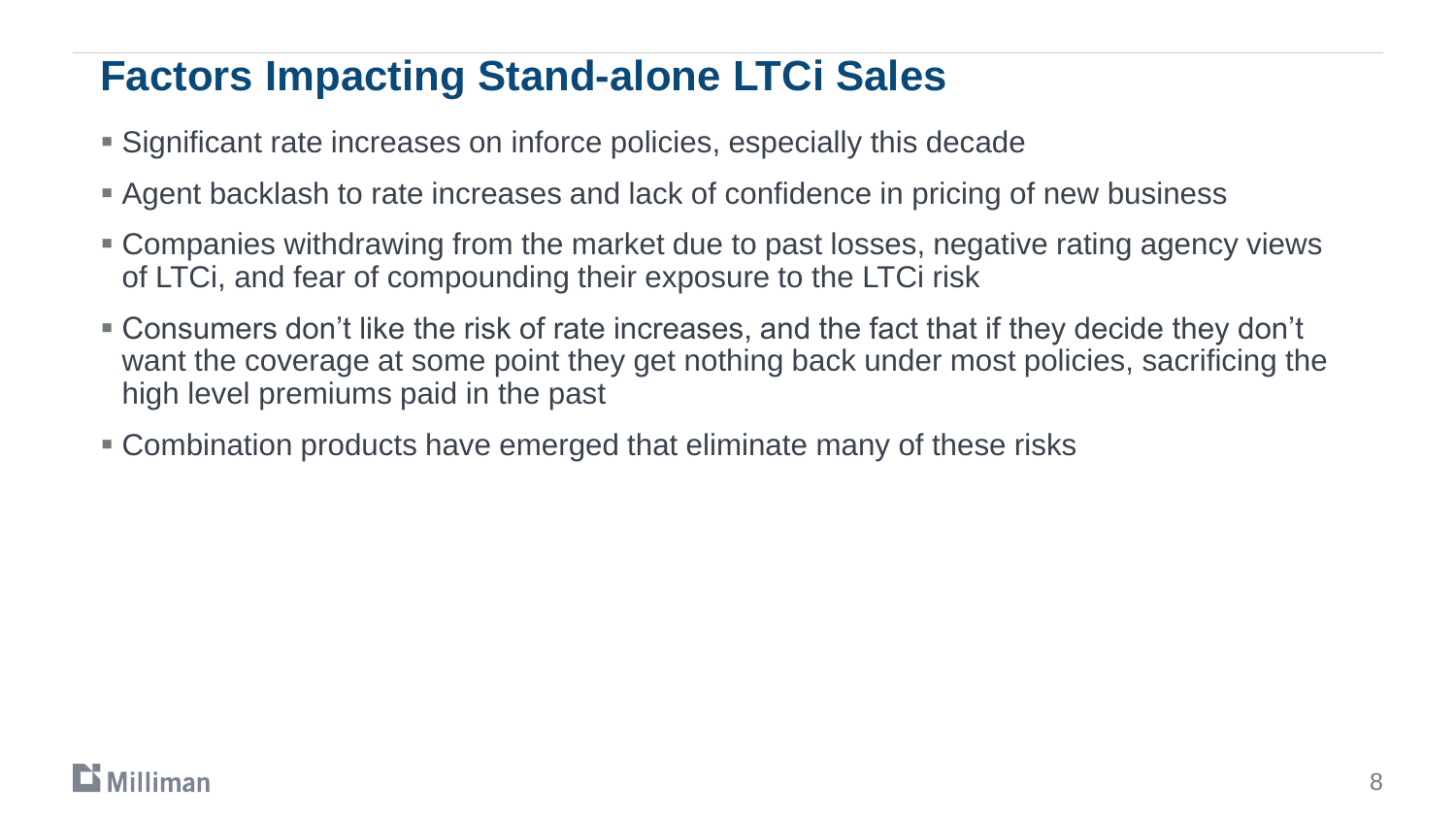#### **More Tax Law**

- **Deficit Reduction Act of 2006 (DEFRA)** 
	- $\triangleright$ Included a section (effective 1/1/2010) addressing plans that combine life insurance or nonqualified annuities with LTC
	- ➢Acceleration of base plan values in the event of a qualified LTC need are tax-free LTC benefits
	- ➢Charges are tax-free distributions, but reduce basis in the contract
	- ➢Allows 1035 exchanges into combination products (annuity plans to annuity combos, life plans to any combo)
		- −Taxes are not payable on gains in the contract under these 1035 exchange rules, continuing to be deferred until withdrawal or death on annuity combos, or until surrender (if any) for life combo policies
	- ➢The only way to get otherwise taxable gains out of an annuity contract is if cash values are paid out as accelerated benefits for LTC

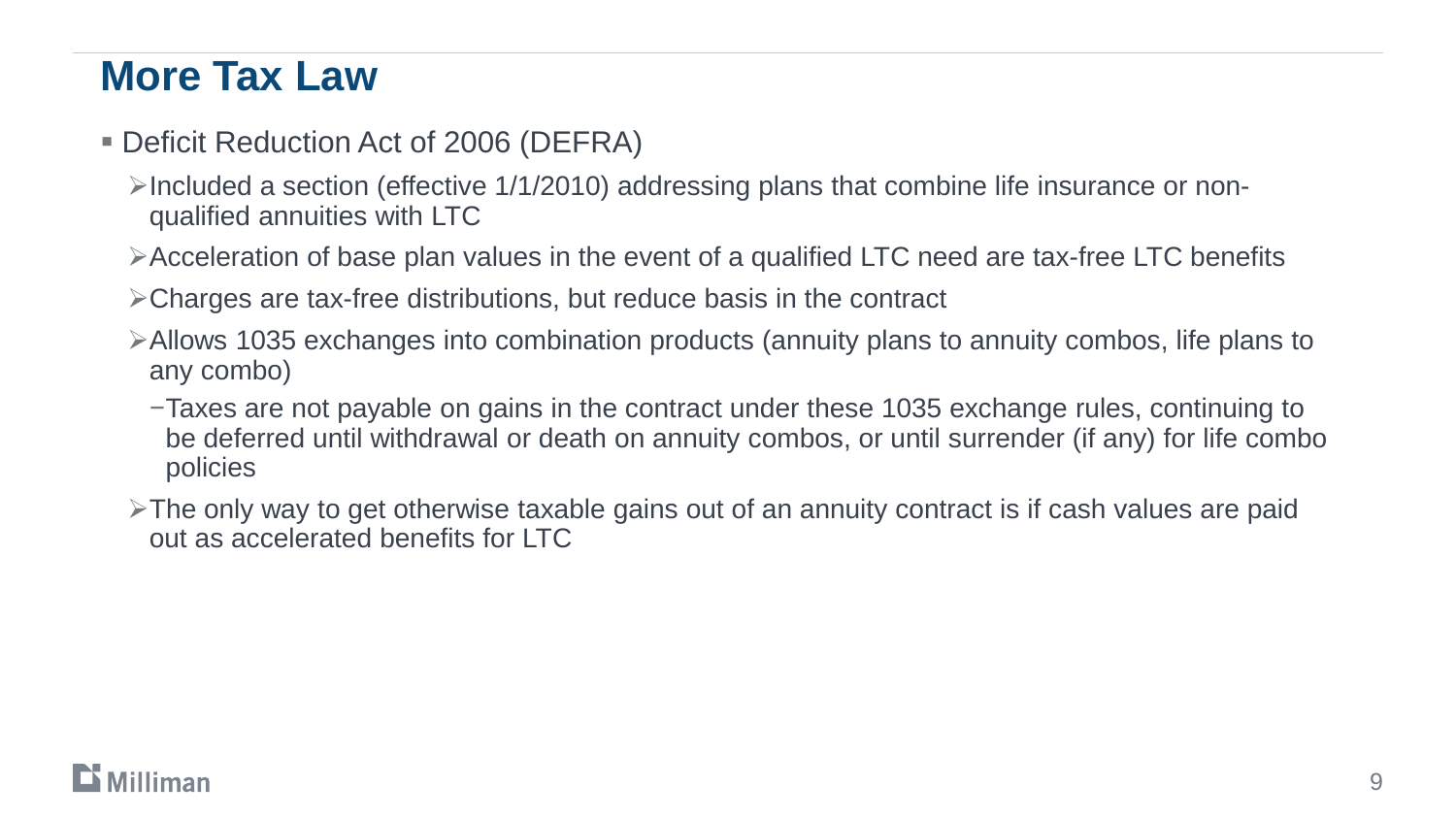## **Combination plans**

- **Example 2 Life with LTCi accelerated benefit rider (ABR)** 
	- ➢Pays out a specified portion of the death benefit (DB) and cash value (CV) as monthly payments in advance of death when LTC triggered, usually until DB depleted
	- ➢Governed by LTC Model Act and Reg, with a few exemptions
- **Example 1 Life with chronic illness ABR rider** 
	- ➢May be structured as above, but can't be presented as LTCi since requirements of LTCi regulations are not fully met (even though the trigger for benefits may be the same)
	- ➢Governed by NAIC Model Regulation for Accelerated Benefits on Life Insurance
		- −Payouts are treated as death benefits for federal income tax purposes
	- ➢Can also use a discounted death benefit approach with no charges up front, but reduced payouts to insureds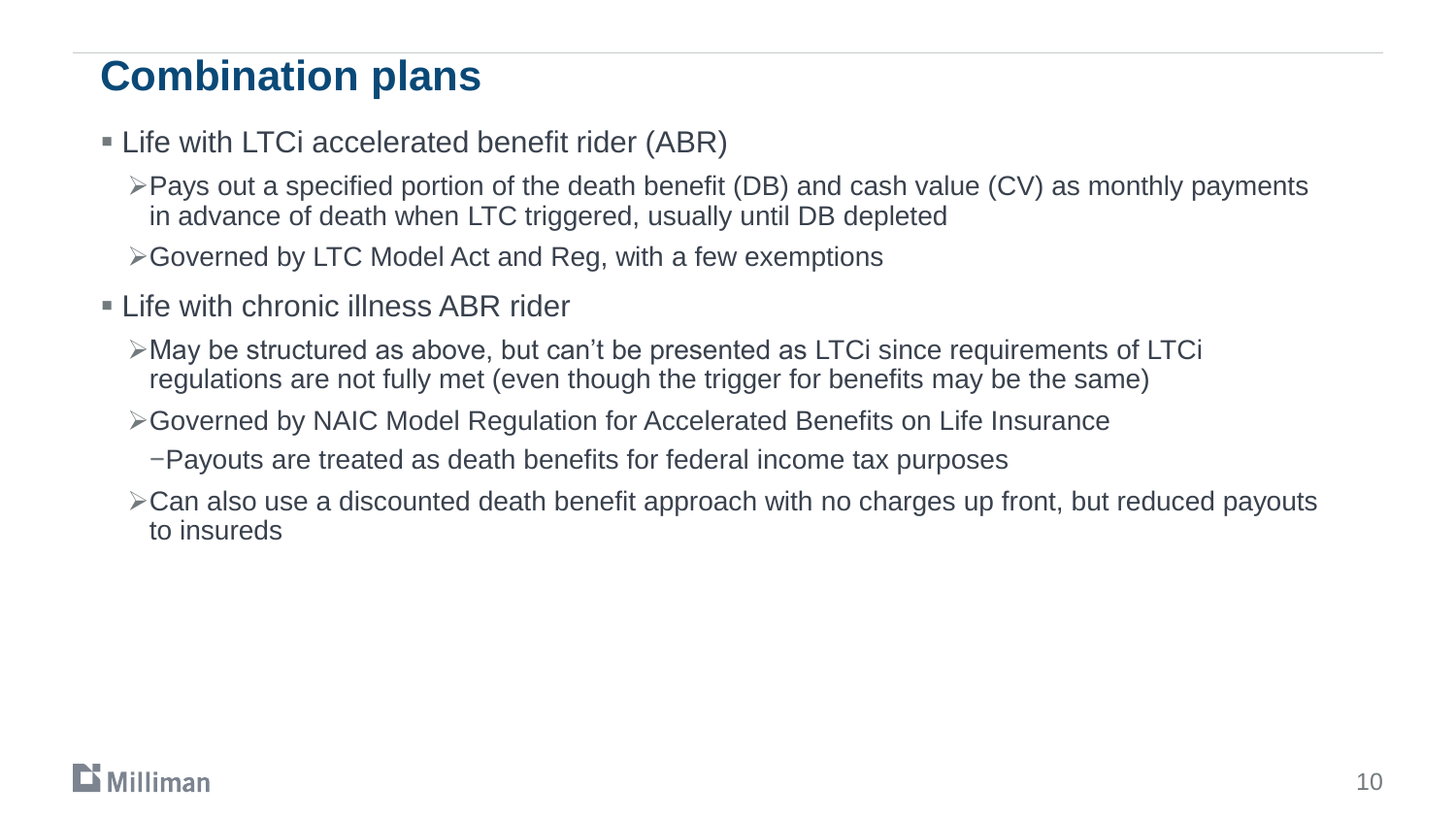## **Combination Plans**

- Life with LTCi ABR and extension of benefits rider (EBR) "Hybrid life/LTC"
	- ➢EBR governed by LTC Model Act and Reg
	- ➢Continues paying monthly benefits for specified number of years when care is needed after the face amount has been fully accelerated, often up to two or three times the life face amount
	- ➢Can be single premium, x year pay, lifetime pay
	- ➢A couple of plans on the market for over 20 years
	- ➢Early versions included a full return of premium guarantee upon surrender
	- ➢Created an attractive marketing theme
		- −If the client wants to surrender at any time, they get their money back (or more)
		- −If they die before an LTC claim, they get the death benefit which exceeds the premium (by a lot for younger issue ages)
		- −If they have a catastrophic LTC event, they may get a multiple of the death benefit as tax free LTC benefits
- **E** Annuity with LTCi rider
	- ➢Pays out monthly amounts for LTC until CV depleted, then continuing x years such that the total payout may be two to three times the CV

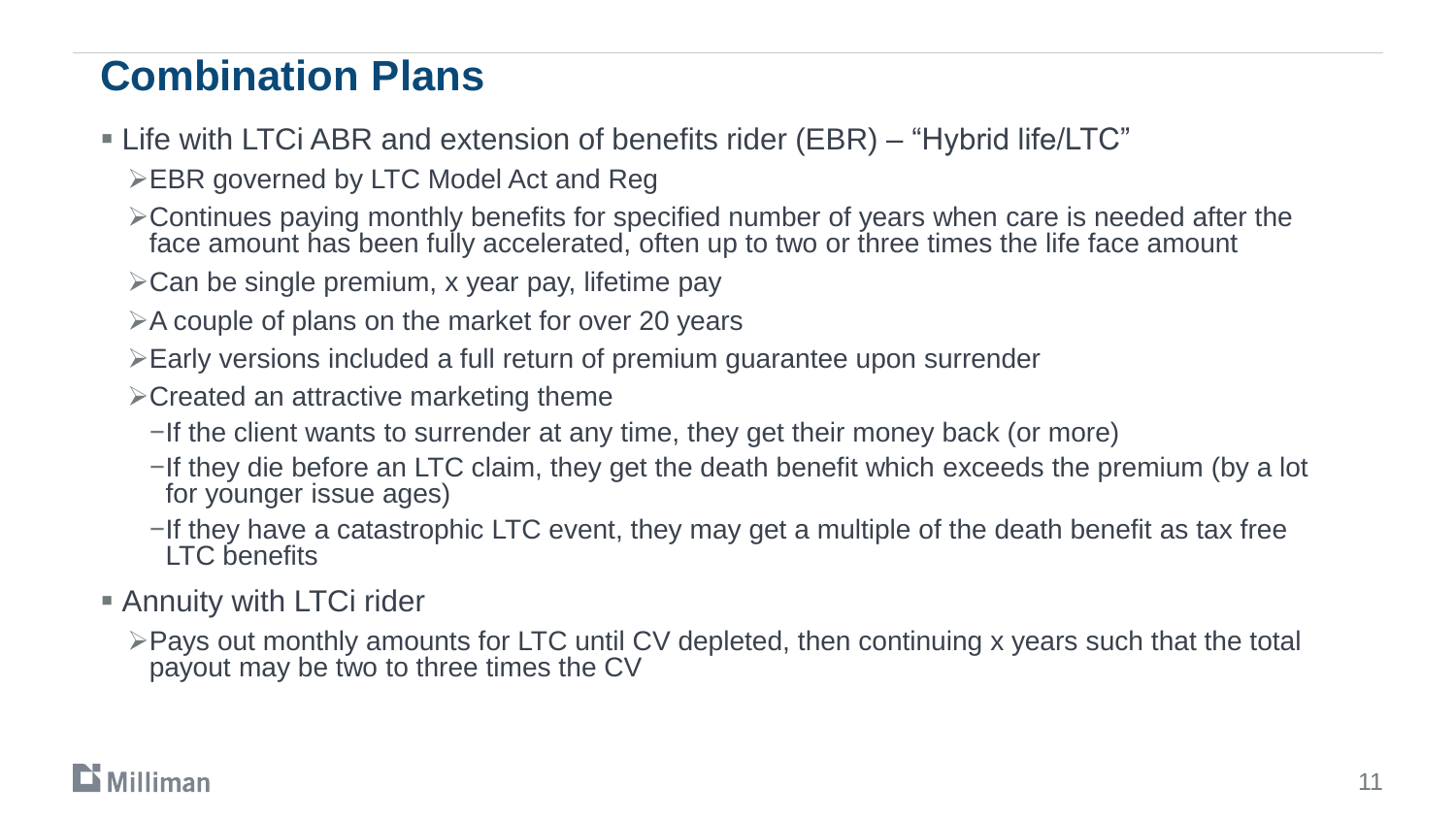#### **Combination Plans – Financial Characteristics**

- Accelerated benefits represent a form of self-insurance, as insureds are accelerating base plan amounts, including cash values, that they own and eventually would receive as surrender benefits, or their beneficiaries would receive as death benefits
- Reduces the cost of those benefits to primarily "time value of money" costs in paying out benefits in advance of death
- **.** Insured's incentives are impacted as well, as combo claims experience shows much lower incidence rates than stand-alone LTCi, as insureds choose to defer claims in order to preserve their assets for the beneficiaries or for more significant claim events

➢Average length of combo claims is longer since the shorter term claims are less likely to be submitted

- **Example 1** As is true for stand-alone LTCi, claims costs reflect the incidence rates and claim termination rates
	- ➢Disabled life mortality rates tend to be very high, especially in the first year of claim, but recoveries do occur
	- ➢Disabled life mortality can be 50 to 100 times standard mortality at younger ages, grading down to as low as 2 or 3 times mortality at very advanced ages
	- ➢Conservation of mortality principles suggest that for an insured pool, the number of deaths from disabled lives plus deaths from active (non-disabled) lives should reproduce the total deaths expected for the insured pool; active life mortality rates calculated in this fashion can at times be extremely low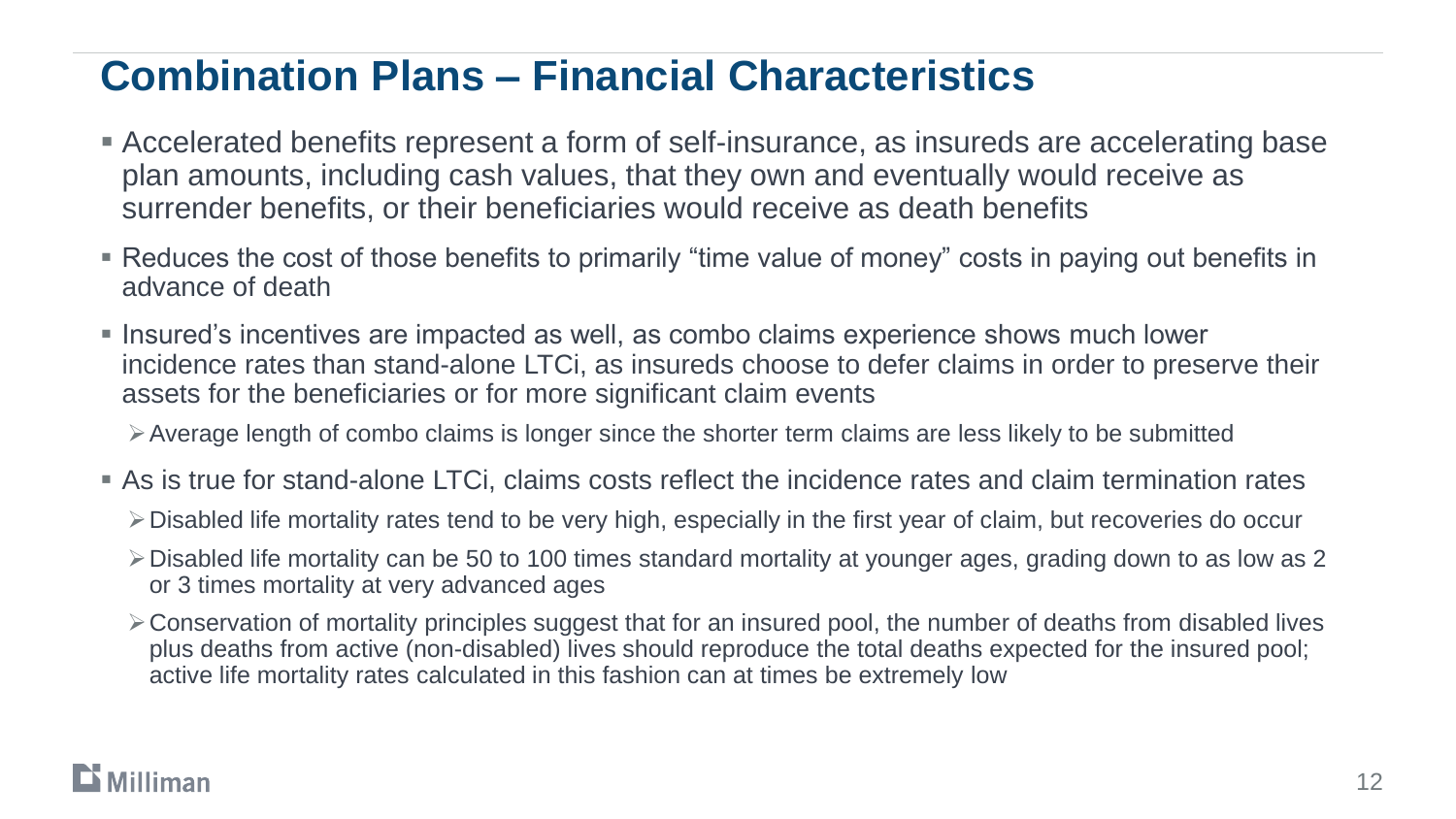## **Combination Plans**

- Reduced risks to insurers on combination plans vs. stand-alone LTCi
	- ➢2012 SOA Study (by Milliman) quantified the reduction in losses triggered by several adverse events, including higher incidence rates, lower claim termination rates, lower mortality, lower lapses, and lower interest rates
	- ➢Life/LTCi volatility dropped by 75% vs. stand-alone LTCi under many scenarios
	- ➢Annuity/LTCi volatility dropped by even more

➢For example, higher persistency hurts LTC rider profits, but helps annuity base plan profits ➢Higher mortality hurts life base plan profits, but helps LTC rider profits

- Reduced or no rate increase risk for insureds (some riders are non-cancellable, with guaranteed rates)
- **Eliminates the "use it or lose it" characteristic of stand-alone LTCi which typically offers no** cash value
- Tax benefits are beneficial to insureds, but have not been a major driver of the popularity of the products

#### **Milliman**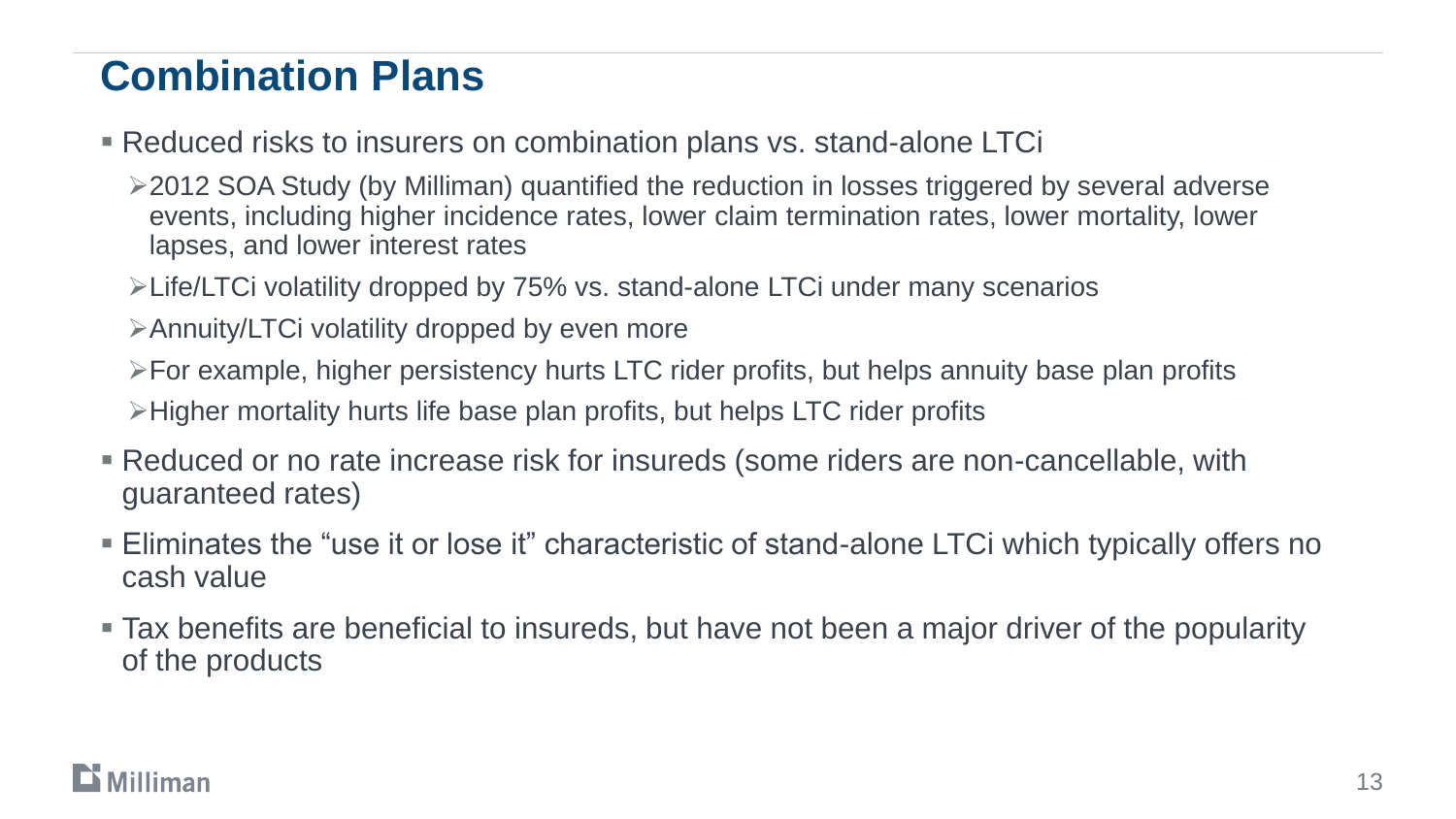## **MoneyGuard**

- Lincoln modified their underwriting on their hybrid product, MoneyGuard, around 2006 ➢No Attending Physician's Statements
	- ➢Reduced underwriting turnaround time to a few days
	- ➢Used alternative tools, eventually including prescription drug database checks, telephonic interviews and underwriting, and cognitive impairment testing over the phone
- They also expanded their distribution platform, via wholesaler specialists
- Sales started to ramp up significantly
- **Has held the position as number one product in the market in terms of sales for over a** decade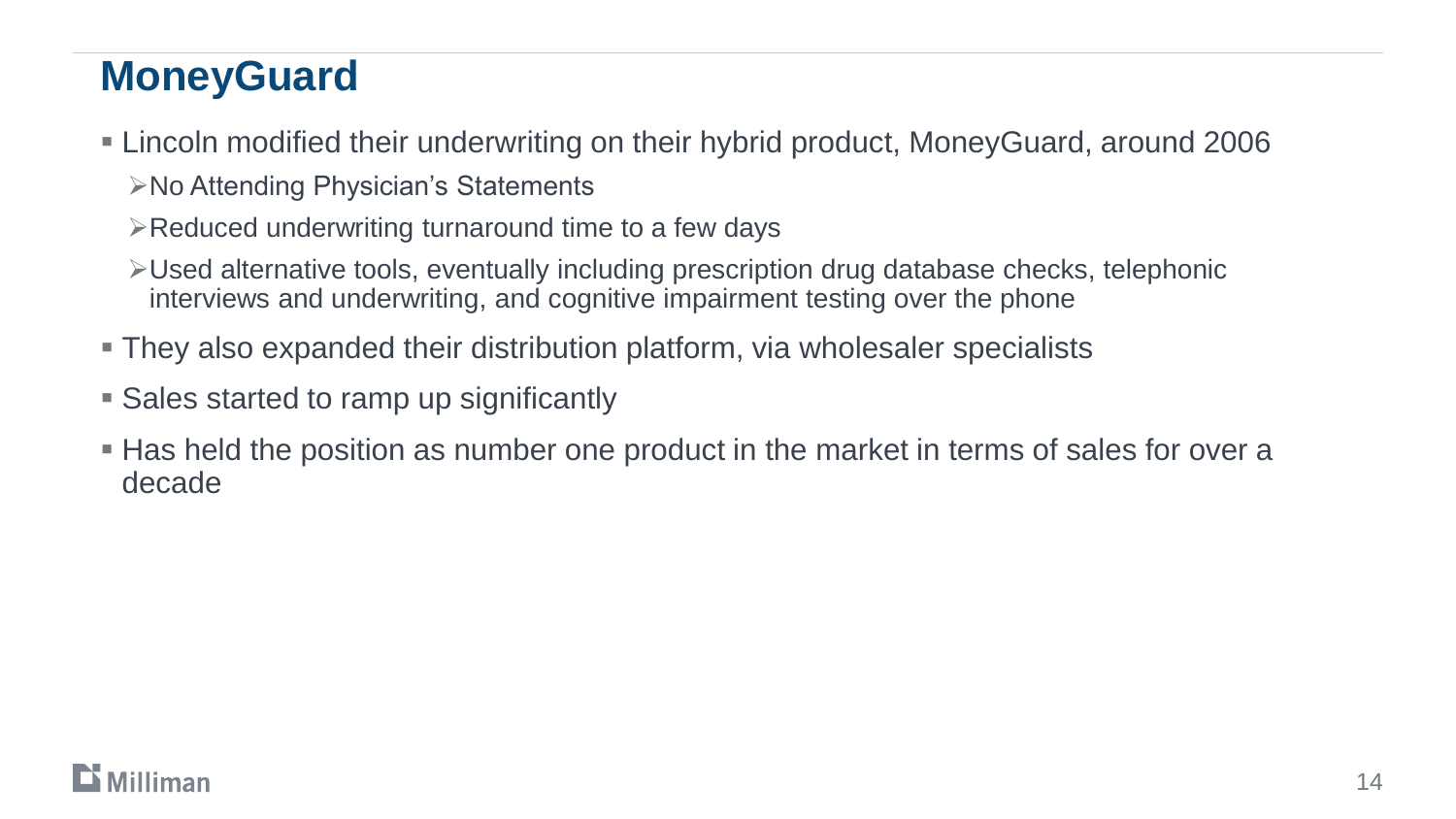## **Hybrid Life Sales**

- Total sales
	- ➢\$500 million in 2009
	- ➢\$1 billion in 2011
	- ➢\$1.5 billion by 2014
- **Primarily 3 companies through 2010**
- **Example 3 Figures only include hybrid life products that offer both ABR and EBR**
- **Primarily single premium business**

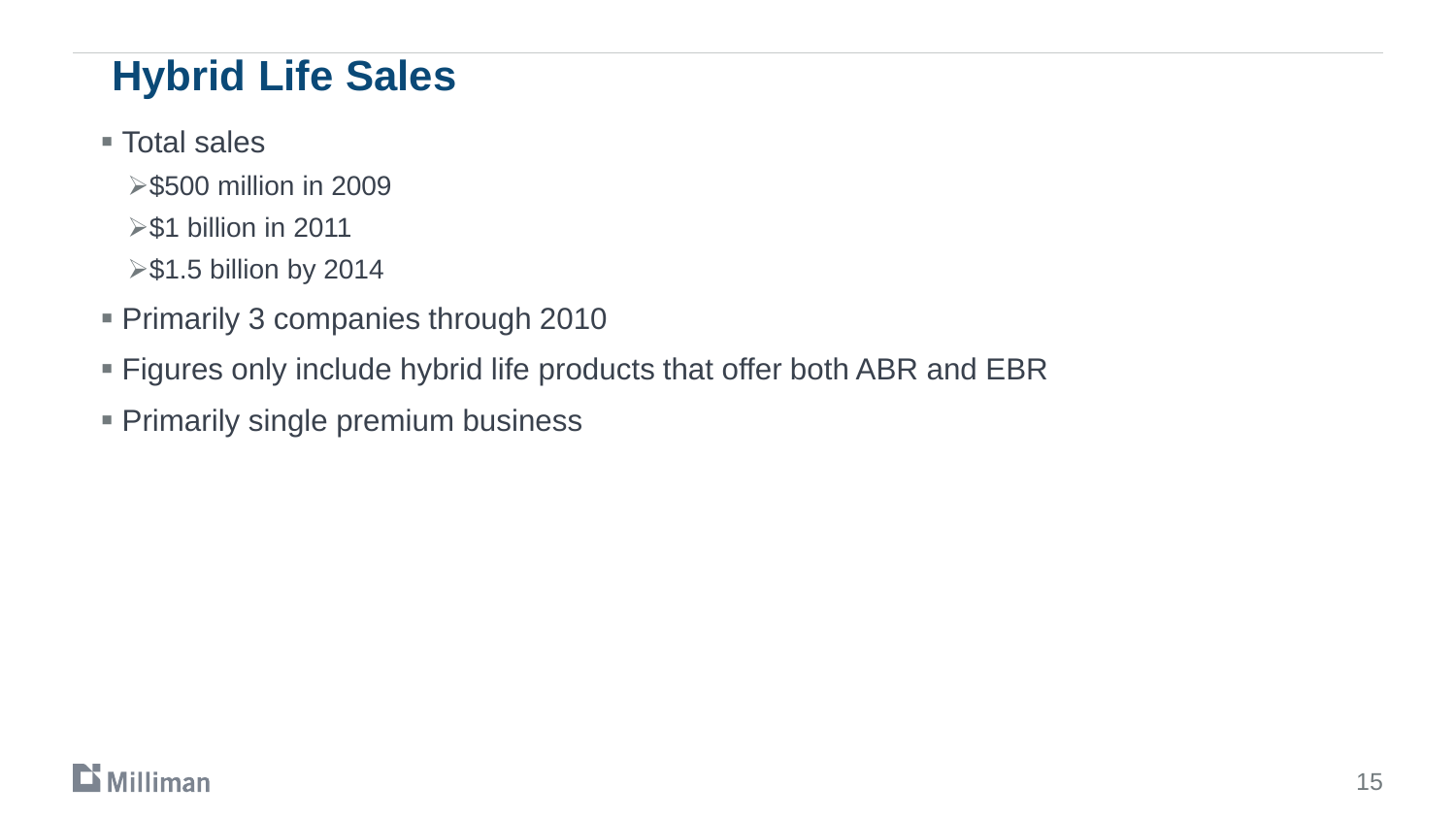#### **2015 - 2016: Product Restructuring, New Players**

- Per Life Insurance Marketing and Research Association data for 2015, life combo sales in total (including chronic illness riders) were \$3.1 billion in new first year premium, a 14% growth rate, despite a significant shift toward limited pay plans versus single premium
- New counts for life combos were over 200,000, with a growth rate of over 20%
- **In 2016, life combos had \$3.6 billion first year premium, and over 250,000 policies**
- **Over ten carriers offering full hybrid products, and over 30 companies offering accelerated** benefits for chronic illness or LTC
- Females own 57% of combo policies by count, 49% by face
- **E** Almost half the policies are owned by insureds under age 50, but a high proportion of sales (especially for hybrid LTCi plans) are issued in the 50 to 65 age range

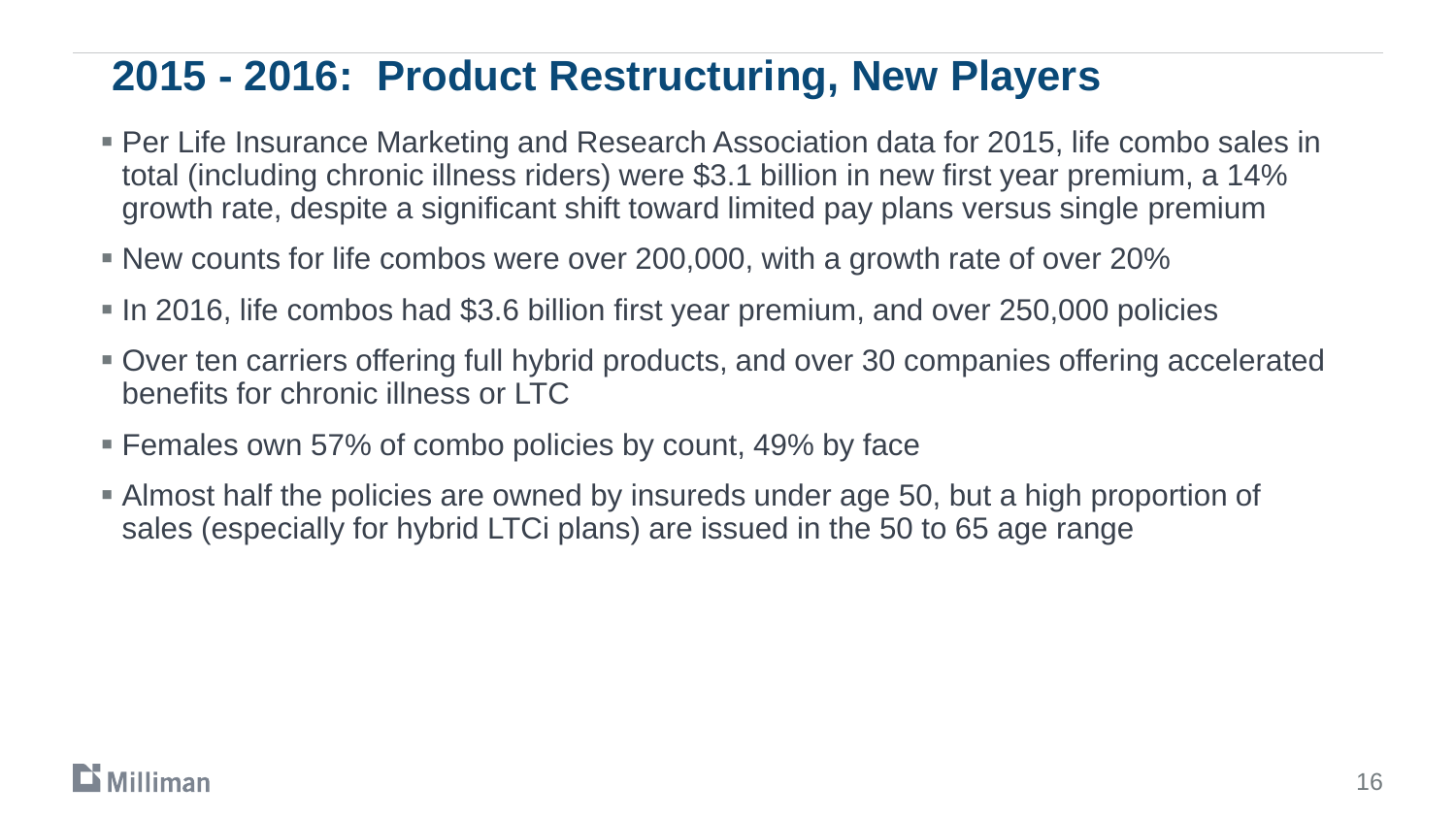#### **Current Status of Annuity Combos**

- **EXALGE 10 Annuity combo sales were about \$500 million in 2016**
- **E** Annuity market is currently limited to 3 or 4 carriers
- **Still some unanswered questions about what if any impact LTCi benefits have on basis in** the contract
- **EXA)** Low interest rates have made the product difficult to illustrate
- **At older issue ages, charges can exceed net interest being credited, creating a declining** cash value over time

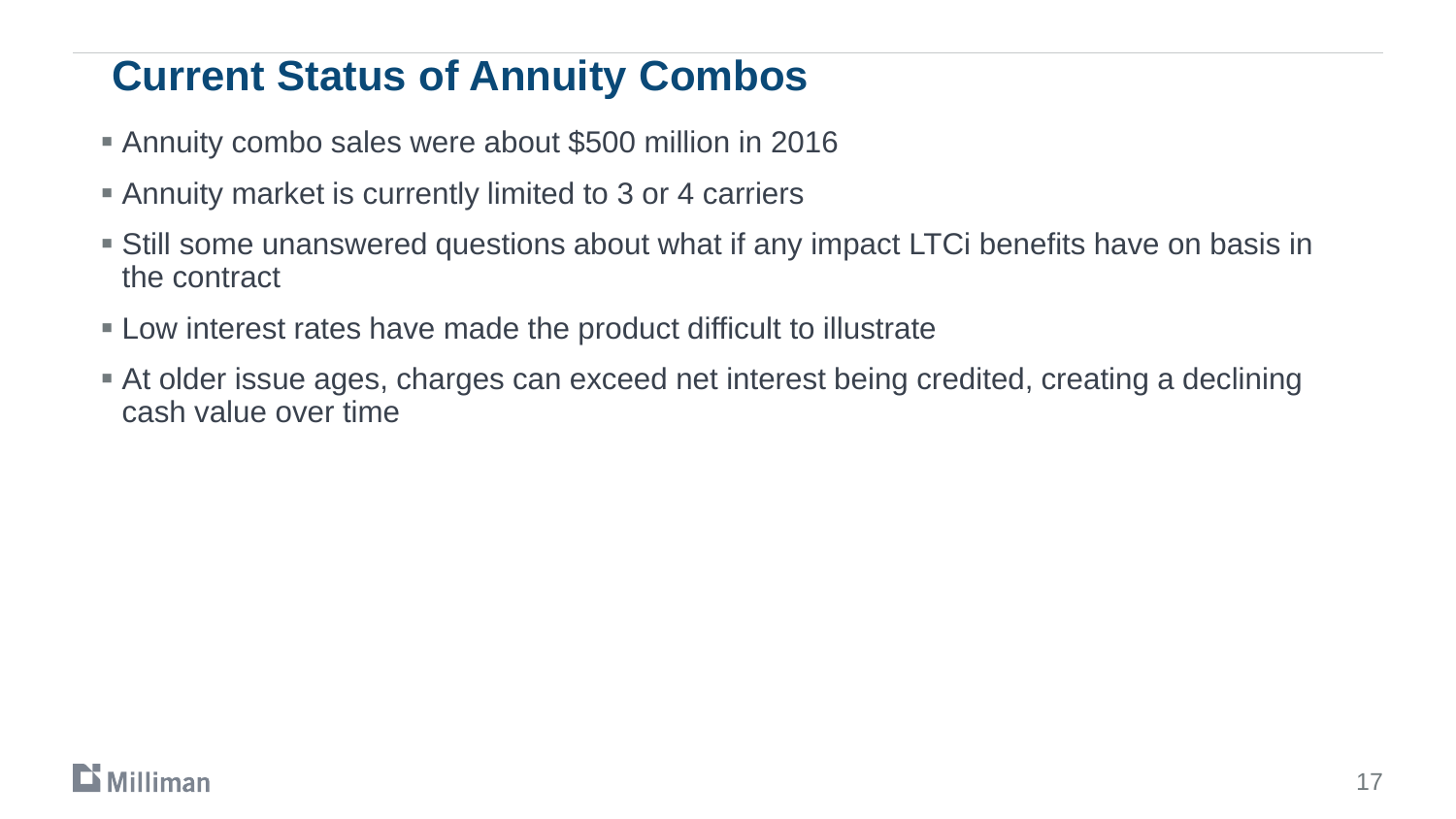#### **Future Outlook**

- **Some combo product repricing for new business in light of continuing low interest rate** environment
- Claims experience has shown very low incidence rates, but longer average claims versus stand-alone LTCi
	- $\triangleright$  Policyholders view the product as an asset to be saved for later, or for their beneficiaries, unless they face a need for care that is long term
	- $\triangleright$  Milliman is conducting the first industry study of combo experience
- More life combo players expected to enter the market
- **E** Annuity combos offer even greater long term growth potential
	- $\triangleright$  Again, annuity combos offer the only way to get tax-deferred gains in an annuity out on a tax free basis
	- $\triangleright$  Further clarification of tax law treatment would be helpful
	- $\triangleright$  An increase in interest rates would enhance the product's appeal significantly, and likely trigger large amounts of exchanges from the \$750 billion in non-qualified inforce annuities in the US to new combination annuities